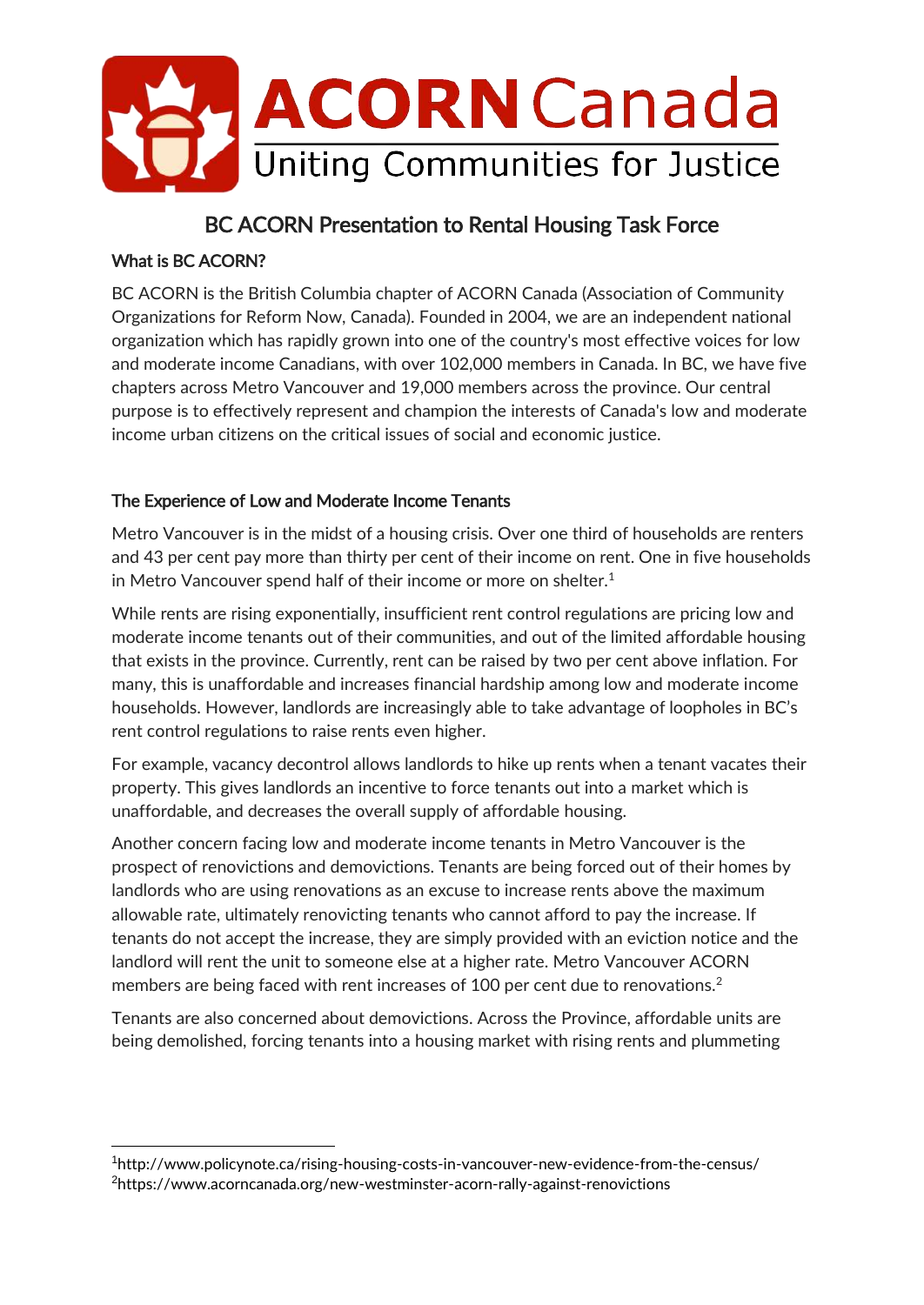

vacancy rates. As of 2017, the vacancy rate was less that 1% and the average rent had increased by almost six per cent to \$1,297.<sup>3</sup>

# ACORN Members' Top Three Priorities

- 1. Lack of affordable housing
- 2. Rent control loopholes
- 3. Renovictions and demovictions

#### ACORN Members' Ideas and Solutions

- 1. Strengthen BC's Rent Control Laws
	- a. Tie rent control to units rather than to the lease.

Rent control which is attached to the lease incentivizes landlords to force out tenants in order to rent the unit at a higher rate. By tying rent control to the unit, tenants will have greater protection and we can prevent further loss of much-needed affordable housing.

> b. Commit to exploring alternative maximum rent increases, as the current 2% plus inflation is too much.

For example, Manitoba, Ontario, and Nova Scotia's maximum rent increase is tied to the rate of inflation. All are substantially lower than the maximum allowable increase in BC for 2018.

2. Ensure tenants have a seat at the table during the Residential Tenancy Act review. Low and moderate income tenants must be given a voice to ensure any changes to the Residential Tenancy Act meet their specific needs.

3. Enforce laws against unjustified renovations

Landlords are capitalizing on the lack of enforcement around renovations, enabling them to evict tenants unjustly and raise rents through the roof. By ensuring that tenants are only asked to vacate their homes for necessary renovations, and ensuring they are provided with the same rental costs on their return, renters will be protected from unscrupulous landlords who are treating tenants unfairly.

ACORN members would also like to see municipalities increasing the supply of deeply affordable housing through inclusionary zoning policies. Inclusionary zoning is a powerful tool that can be used to increase supply of affordable housing in our cities by demanding that a certain percentage of new developments is affordable housing.

Cities must also ensure affordable and social housing is not lost by utilizing rental replacement policy to provide housing for displaced tenants. Replacing affordable units will

<sup>3</sup>https://www.cmhc-

-

schl.gc.ca/odpub/esub/64467/64467\_2017\_A01.pdf?fr=1526671384221&sid=YMwrSn3pbYey3KI0 AlP2X8SVeAfLVnlEuvyzNZFIfB4ws7sdmEoZLXJqPbBsn6G2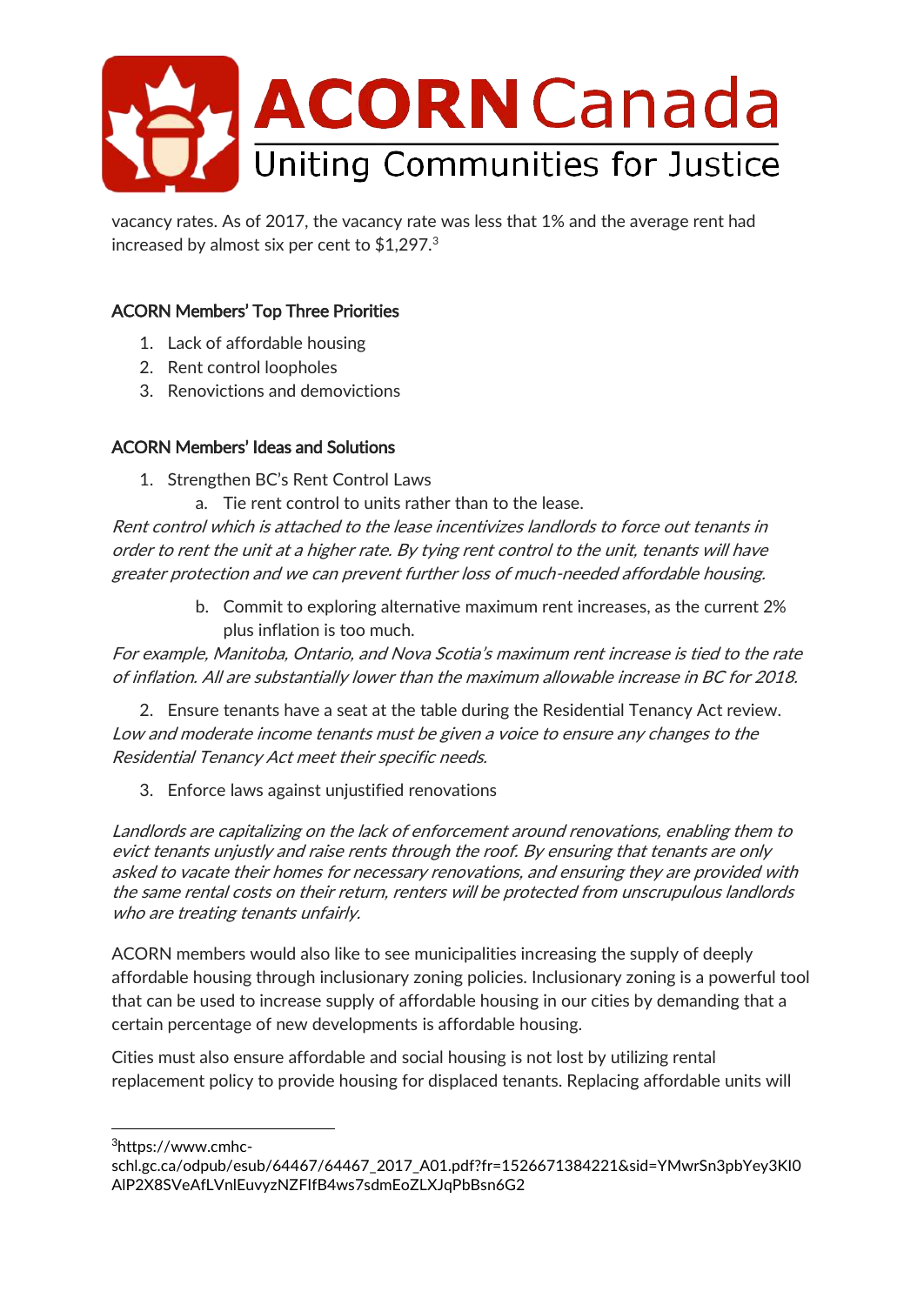

maintain the existing supply of affordable housing and will ensure that tenants are not forced into precarious housing situations in a hostile rental market.

#### Inclusionary Zoning: One Possible Solution to BC's Housing Crisis? What is Inclusionary Zoning?

Inclusionary Zoning (IZ) is a policy tool that allows cities to create new affordable housing through market-rate developments. IZ creates affordable housing by 1) mandating that developments include a certain percentage of units as affordable housing, or 2) providing incentives to encourage inclusion of affordable housing within developments. In Canada, Manitoba, Alberta and Ontario have introduced IZ-enabling legislation. More than 500 IZ programs exist in the US, with an estimated 150,000 affordable units created as a result<sup>4</sup>. Evidence shows that effective, mandatory inclusionary zoning policy in strong housing markets (low vacancy rates, high levels of development, rent growth) can produce affordable housing without leading to reduced development or increased prices<sup>5</sup>.

## Do We Have IZ in BC Right Now?

-

In 1988, Vancouver introduced the 20% Core Need Housing Policy (now known as Non-Market Housing Policy). This form of inclusionary housing policy allowed the City to leverage development sites through private developments, so that federal and provincial government funding could be used to build social housing on the sites that were obtained. Vancouver's policy differs from typical inclusionary zoning policy, which usually requires developers to build and provide affordable housing rather. In later years, the policy allowed developers to provide cash-in-lieu of affordable housing, which the City then used to build affordable housing.

Vancouver's policy only applies to developments with 200 or more units, compared with typical inclusionary zoning policy which applies to all developments or has a small cut-off, usually up to 50 units. In addition, Vancouver's policy has been used to create social and nonmarket housing in a separate location from the main development, whereas IZ is usually used to create affordable housing within a private development so that developments are mixed. Changes in federal funding led to a significant reduction in the number of affordable units developed using this policy<sup>6</sup>.

Vancouver's interpretation of inclusionary zoning is not a true application of the policy, rather it makes density bonuses (when developers are allowed to build more units to offset the cost of providing affordable housing) contingent on the provision of affordable housing or cash-in-

<sup>4</sup> https://uli.org/wp-content/uploads/ULI-Documents/Economics-of-Inclusionary-Zoning.pdf

<sup>5</sup> https://www.nhc.org/wp-content/uploads/2017/10/Separating-Fact-from-Fiction-to-Design.pdf

<sup>6</sup> http://inclusionaryhousing.ca/wp-content/uploads/sites/2/2016/05/Vancouver-IH-policy-29Jan10-num.pdf